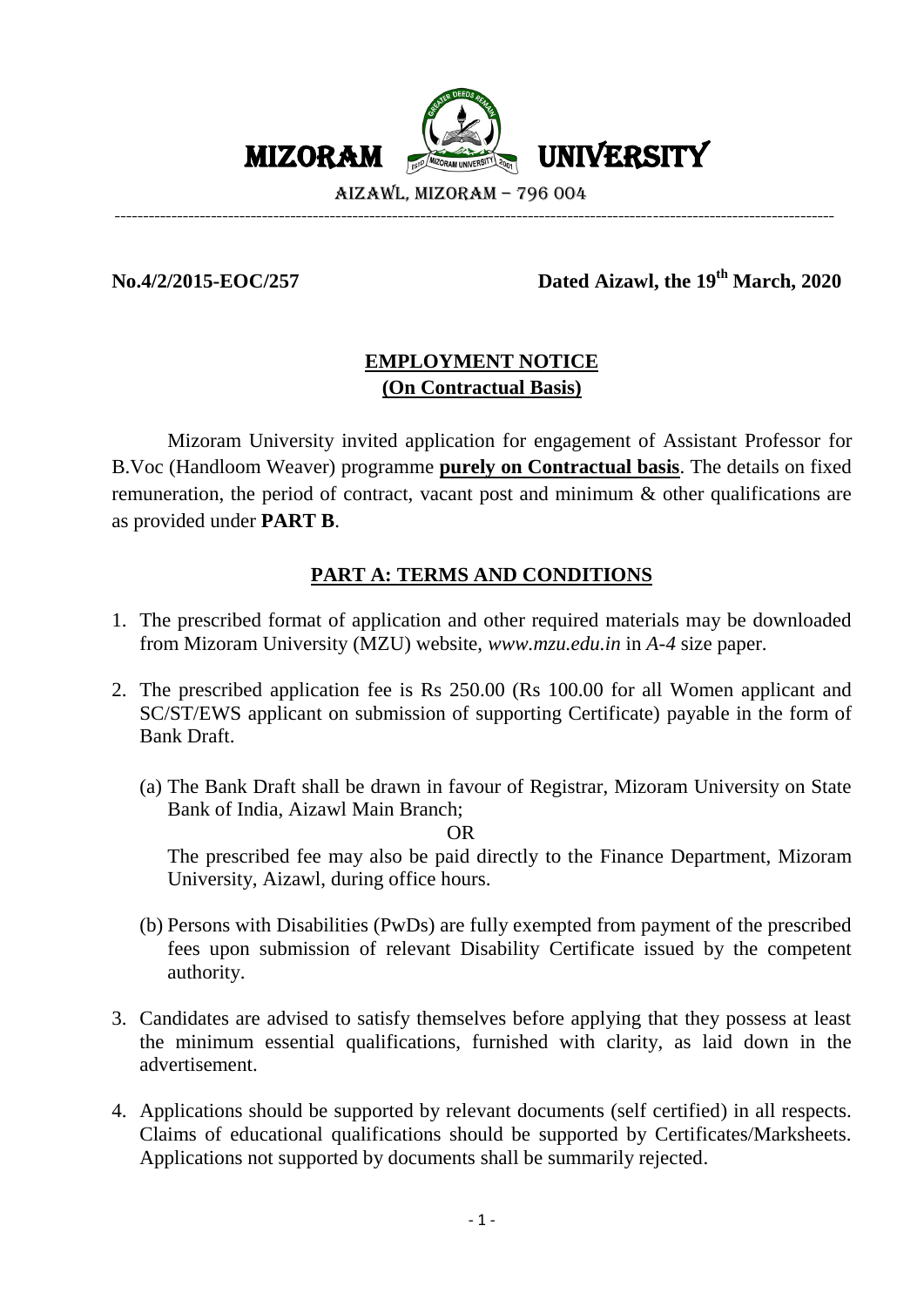- 5. The crucial date for reckoning possession of educational and other qualifications, possession of required experience, etc. is the last date of submission of application.
- 6. Application after the last date, incomplete in any respect and any fresh paper/enclosures after the closing date, shall not be considered.
- 7. Candidate already in service should submit their application through Proper Channel. While an advance copy may be sent directly, a No Objection Certificate (NOC) or duly forwarded application should be produced at the time of interview. Such candidates are also required to produce 'Integrity Certificate' and 'Vigilance Clearance Certificate' at the time of interview, if not submitted earlier.
- 8. Any change in the correspondence address, mobile/telephone no. and email address shall be communicated to the University, in writing.
- 9. The University shall verify the antecedents or documents submitted by a candidate, at any time, at the time of appointment or during the tenure of service. In case of fake documents, clandestine antecedents or suppression of information, services in the University shall be terminated.
- 10.Applicants are required to submit their **'Applications'** with other **'Completed Format'**, as follows:-

| <b>Annexure</b> | <b>Format</b> (to be completed<br>by applicants) | <b>Remarks</b>                                                                                                                                      |
|-----------------|--------------------------------------------------|-----------------------------------------------------------------------------------------------------------------------------------------------------|
| Annexure I      | <b>Application Form</b>                          | -                                                                                                                                                   |
| Annexure II     | Criteria for Assistant<br>Professor              | $\overline{\phantom{0}}$                                                                                                                            |
| Annexure III    | Integrity & Vigilance<br>Certificate             | Required by applicants who are already in<br>regular employment under the Central/<br>State Government, Autonomous Bodies/<br>PSU <sub>s</sub> etc. |

- 11.The University reserves the right not to fill the post.
- 12.Applicants awarded degrees by foreign Universities are required to submit Equivalence Certificate issued by Association of Indian Universities, New Delhi. The University reserves the right to require Equivalence Certificate for various degrees from any of the applicant.
- 13.Reservation, relaxations and concessions shall apply as per GoI/UGC norms.
- 14.Government of India is striving for gender balance in Government jobs. Women candidates fulfilling the eligibility criteria are encouraged to apply.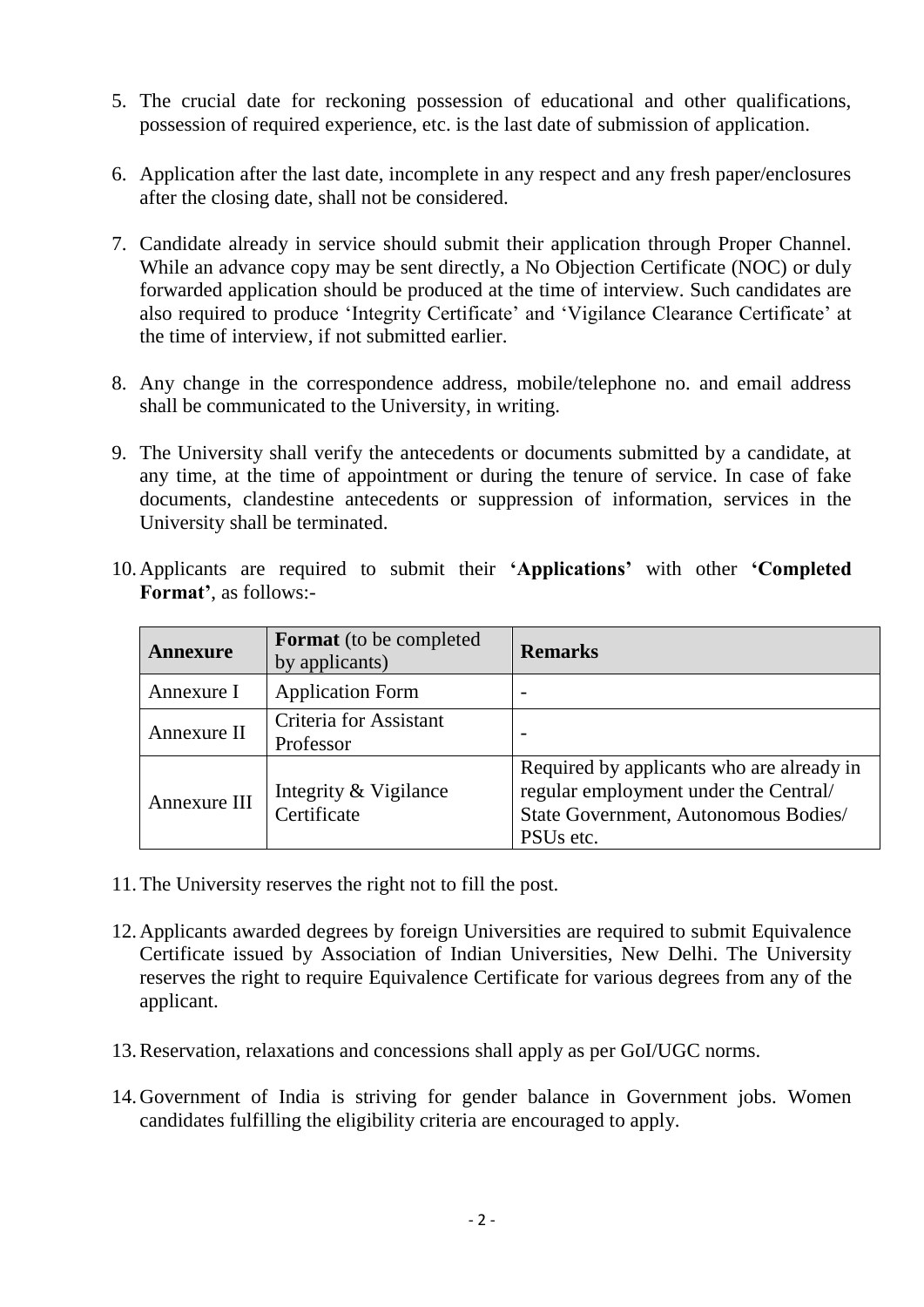- 15.The completeness of the submitted application is the sole responsibility of the applicant. The University shall not be responsible for any delay/loss due to postal or technical reasons.
- 16.In case of any inadvertent mistake in the advertisement and in the process of selection, which may be detected at any stage, even after issue of appointment, the University reserves the right to modify/withdraw/cancel any communication made to the candidate.
- 17.The 'UGC Approved List of Journals' has been replaced with the new 'UGC-CARE Reference List of Quality Journals' and with effect from 14.06.2019, the same shall be considered prospectively wherever applicable.
- 18.Due to connectivity issues, online/skype interview could not be considered as a reliable alternative at this stage in this part of the region and therefore, interview through online/skype will not be arranged.
- 19.On any matters related to the current advertisement and in the subsequent process of selection, any decision and/or interpretation of Mizoram University shall be final.
- 20.Addendum/corrigendum to the advertisement shall be notified in the Mizoram University website only.
- 21.Canvassing directly or indirectly at any stages of the recruitment processes will lead to disqualification.
- 22.No TA shall be paid to the candidates for attending the interview.
- 23.Any communication by the applicant in the matter of this advertisement should be sent by email only to *recruitmentmzu@gmail.com* and no correspondence should be made directly to officials of the University.
- 24.Last date of receipt of complete application is **23 rd April, 2020**.
- 25.**Experience Certificate:** All claims of experience shall be supported by an Experience Certificate which is clear and complete in all respects.
	- (a) The experience certificate shall be in proper format i.e., it shall bear the organization's letter-head, bear the date of issue, specific period of work, name and designation of issuing authority along with signature and official seal.
	- (b) Appointment letter and such other documents issued at the initial stage of appointment/engagement i.e., before completion of the experience under consideration shall not be accepted as valid proof of the period of work.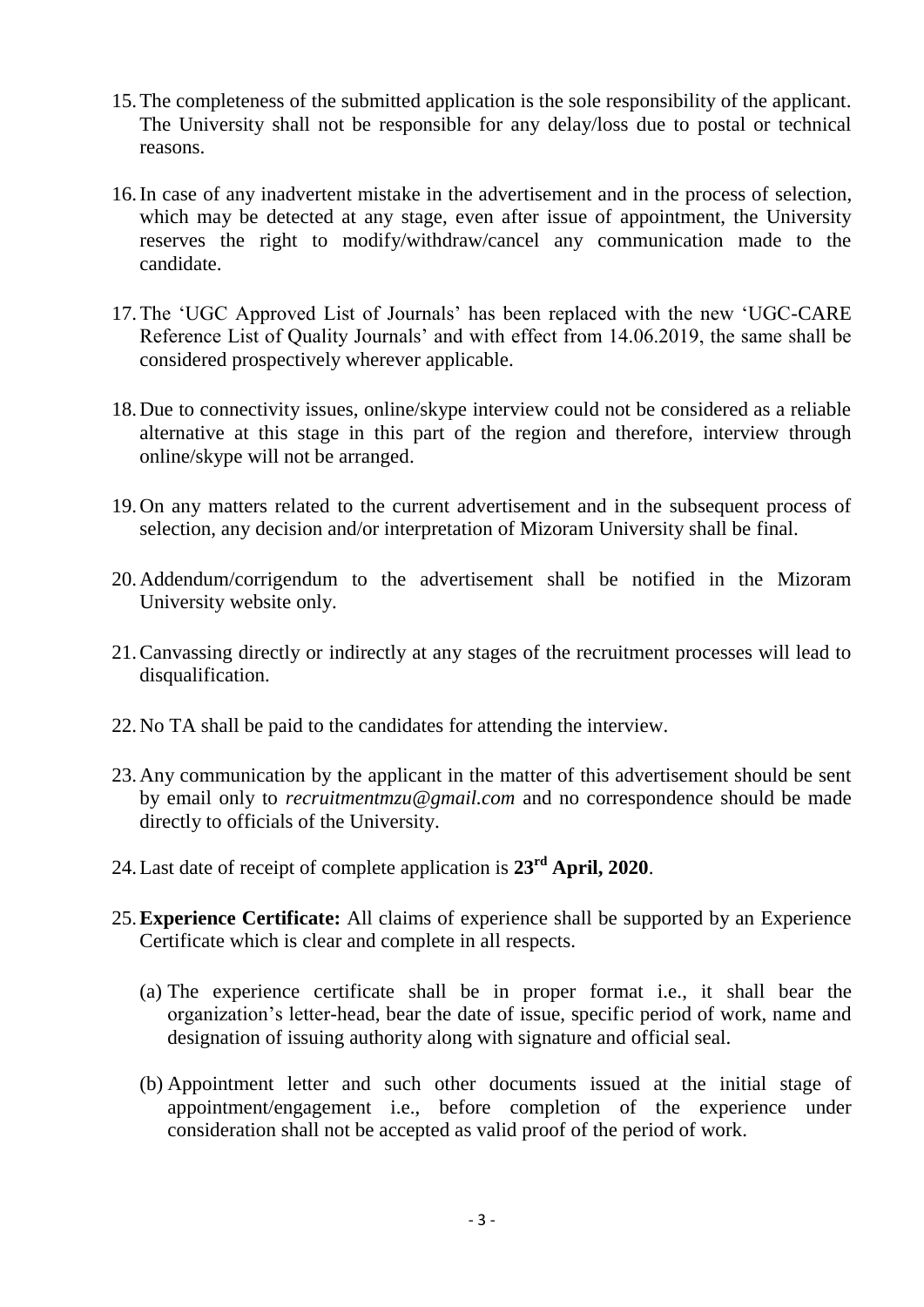- (c) The experience certificate shall reflect the rate of salary/honorarium/remuneration OR a separate supporting document reflecting the rate of salary/honorarium/remuneration shall be enclosed.
- (d) For the purpose of screening criteria for the post of Assistant Professor, the teaching/post-doctoral/professional experience shall be considered if the salary/honorarium/remuneration is at least at the rate of Rs 25,000 per month.
- (e) The decision of Mizoram University in any matters related to teaching/research/post-doctoral/professional experience shall be final.
- 26.The application along with Bank Draft/MZU Receipt may be submitted to the **Joint Registrar, Establishment, Mizoram University, Aizawl, Mizoram - 796004**. Applications shall be submitted by superscribing the post applied for along with the Post Code on the envelope.

*Sd/- Prof. Vanlalchhawna Registrar (i/c)*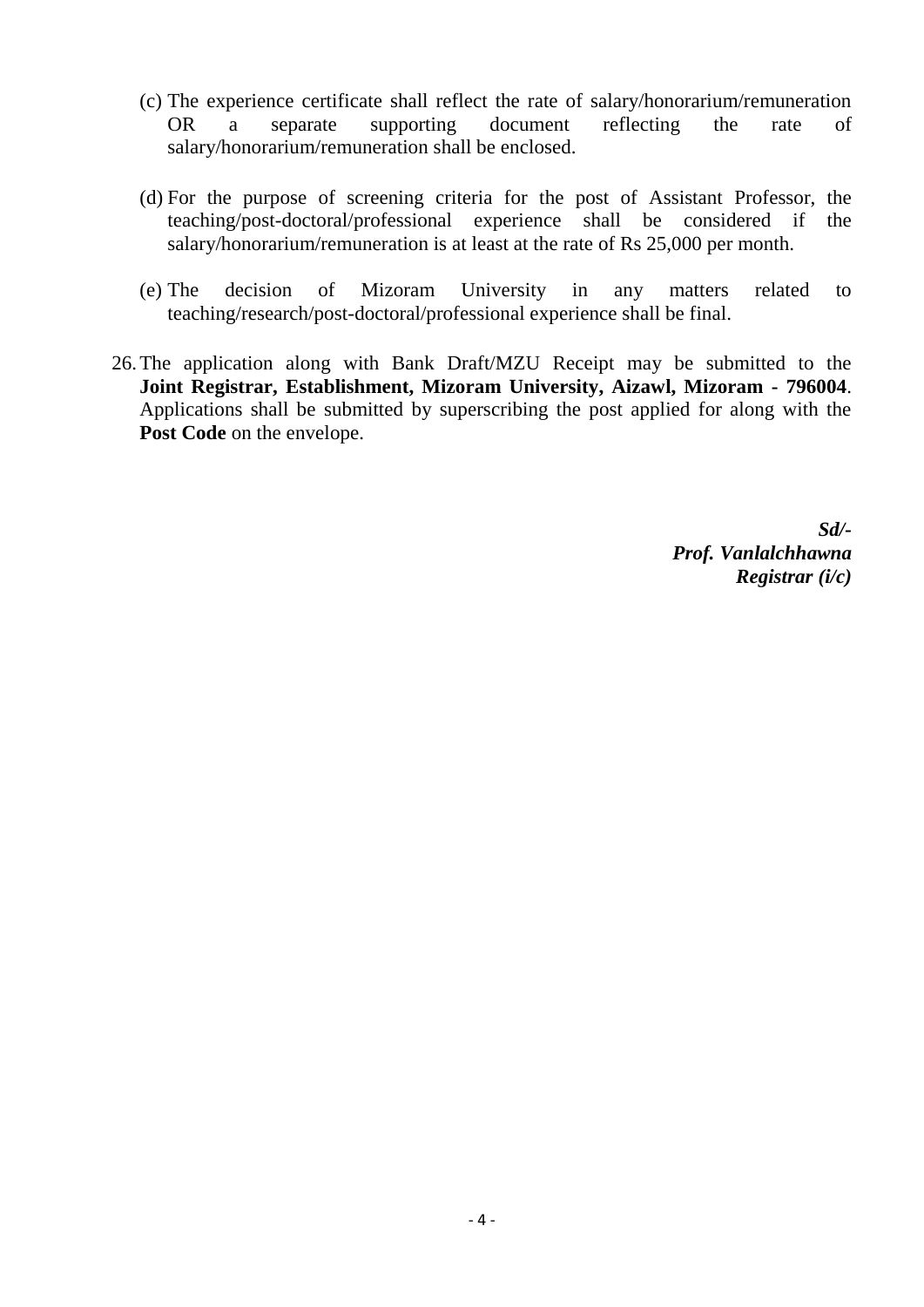# **PART B: DETAILS OF VACANT POST**

# **1. Remuneration:**

Assistant Professor engaged under this Contract shall be paid fixed remuneration of Rs 64,000/- per month.

# **2. Period of Contract:**

The engagement which is purely on contractual basis shall be for a period of upto one year initially. On the basis of performance review, the teacher may be reappointed for another period as decided by the University after a mandatory break in service.

Such teacher appointed purely on Contractual basis shall have no claim of permanency at any stage.

# **3. Details of Vacant Posts:**

| <b>SN</b> | <b>Programme</b>           | <b>Post</b><br>( <i>on contract</i> ) | No. of<br><b>Post</b> | <b>Post Code</b> | Category |
|-----------|----------------------------|---------------------------------------|-----------------------|------------------|----------|
|           | B.Voc (Handloom<br>Weaver) | Assistant<br>Professor                |                       | <b>BVOC</b>      | UR       |

# **4. Minimum Qualifications, Experience & other Eligibility Criteria:**

# **Essential Qualification (A or B):**

#### **A.**

- (i) A Master's degree with 55% marks (or an equivalent grade in a point-scale wherever the grading system is followed) in Commerce from an Indian University, or an equivalent degree from an accredited foreign university.
- (ii) Besides fulfilling the above qualifications, the candidate must have cleared the National Eligibility Test (NET) conducted by the UGC or the CSIR or a similar test accredited by the UGC, like SLET/SET or who are or have been awarded a Ph.D Degree in accordance with the University Grants Commission (Minimum Standards and Procedure for Award of M.Phil/Ph.D Degree) Regulations, 2009 or 2016 and their amendments from time to time as the case may be, shall be exempted from NET/SLET/SET:

Provided, the candidates registered for the Ph.D programme prior to July 11, 2009, shall be governed by the provisions of the then existing Ordinances/By-laws/Regulations of the Institution awarding the degree and such Ph.D candidates shall be exempted from the requirement of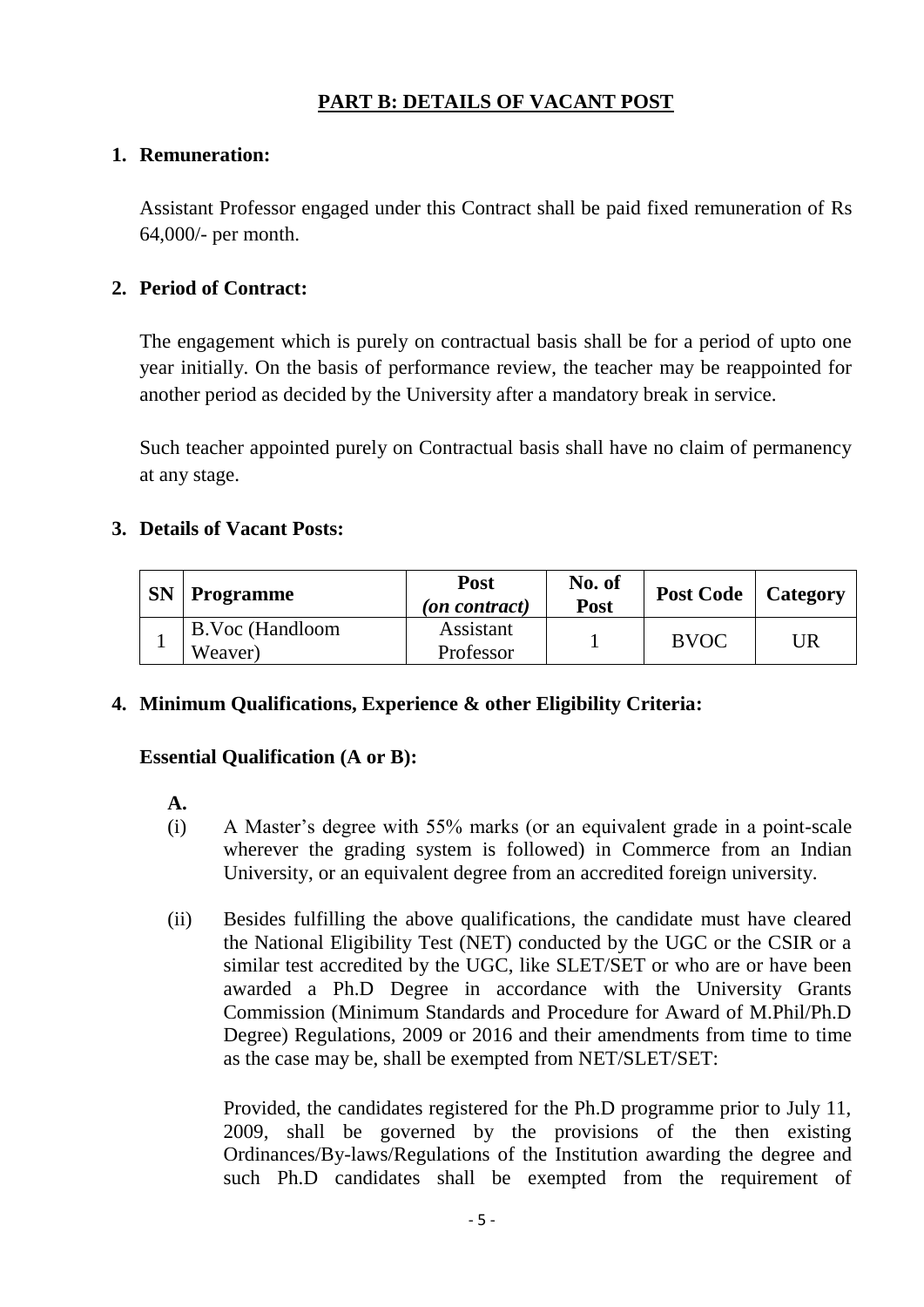NET/SLET/SET for recruitment and appointment of Assistant Professor or equivalent positions in Universities/Colleges/Institutions subject to the fulfillment of the following conditions:-

- a) The Ph.D degree of the candidate has been awarded in regular mode;
- b) The Ph.D thesis has been evaluated by at least two external examiners;
- c) An open Ph.D viva voce of the candidate has been conducted;
- d) The candidate has published two research papers from his/her Ph.D work, out of which at least one is in a refereed journal;
- e) The candidate has presented at least two papers based on his/her Ph.D work in conferences/seminars sponsored/funded/supported by the UGC/ ICSSR/ CSIR or any similar agency.

*The fulfillment of these conditions is to be certified by the Registrar or the Dean (Academic Affairs) of the University concerned.*

# **OR**

**B.** The Ph.D degree has been obtained from a foreign university/institution with a ranking among top 500 in the World University Ranking (at any time) by any one of the following: (i) Quacquarelli Symonds (QS) (ii) the Times Higher Education (THE) or (iii) the Academic Ranking of World Universities (ARWU) of the Shanghai Jiao Tong University (Sanghai).

**Desirable Qualification:** Working knowledge of Mizo language since coordination with local handloom industry and establishments is going to be required.

#### **Note:**

- 1. The time taken by candidates to acquire M.Phil and/or Ph.D degree shall not be considered as teaching/research experience to be claimed for appointment to the teaching positions. Further, the period of active service spent on pursuing Research Degree simultaneously with teaching assignment without taking any kind of leave, shall be counted as teaching experience.
- 2. SLET/SET shall be valid as the minimum eligibility for direct recruitment to Universities/Colleges/Institutions in the respective state only.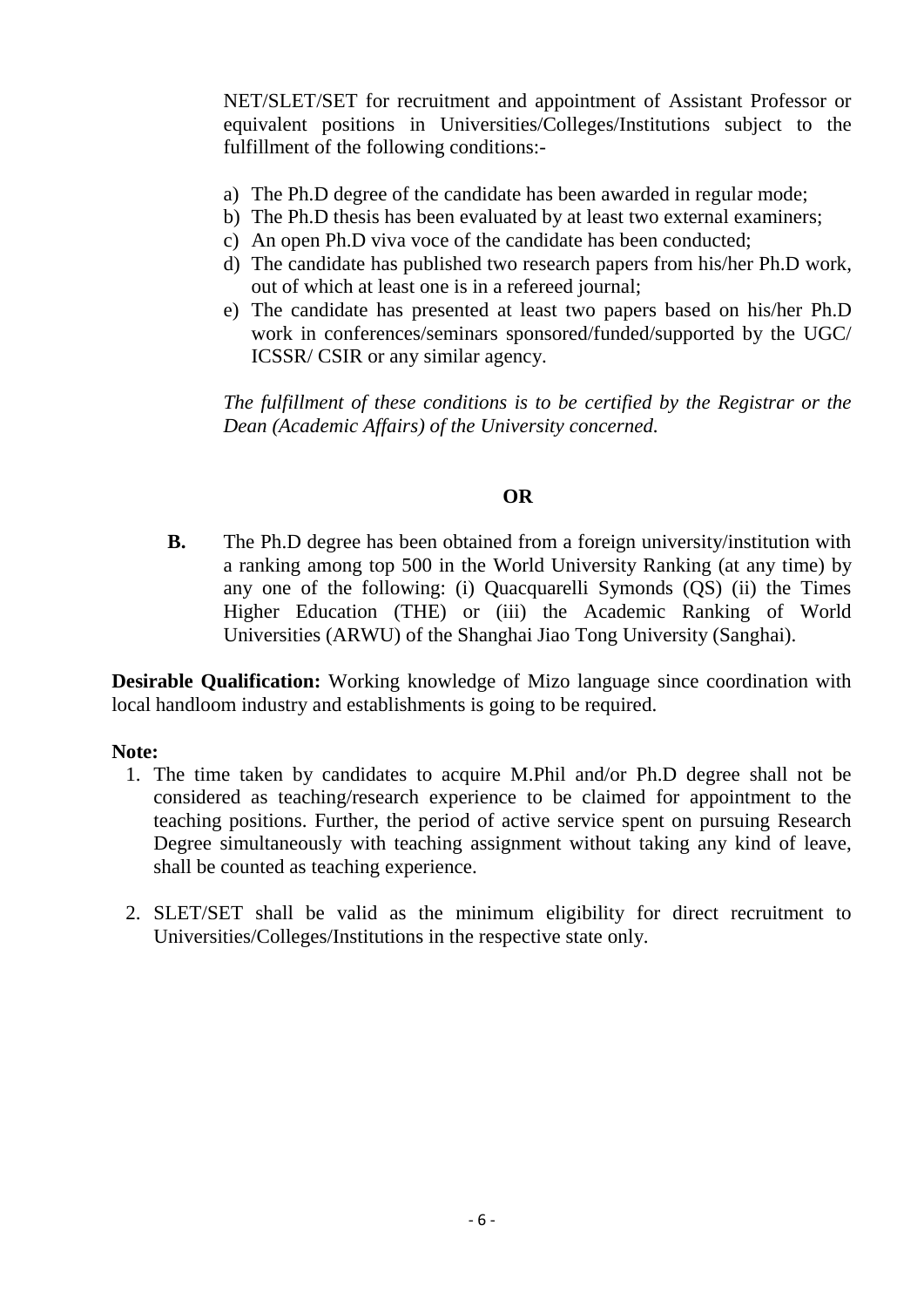#### **ANNEXURE-I**

*Paste 1(one) passport size colour photograph (Do not staple)*

# **MIZORAM UNIVERSITY : AIZAWL**

*(Application form – Prescribed format)*

#### **GENERAL INFORMATION AND ACADEMIC BACKGROUND**

| 1. Name of post applied                                                    | : Assistant Professor (purely on Contractual basis) |  |  |  |
|----------------------------------------------------------------------------|-----------------------------------------------------|--|--|--|
| 2. Post Code                                                               | BVOC                                                |  |  |  |
| 3. Name of Department applied for : B.Voc (Handloom Weaver)                |                                                     |  |  |  |
| 4. Category of post applied for : UR                                       |                                                     |  |  |  |
| 5. Advertisement No. & Date : No.4/2/2015-EOC/257 dt. 19/03/2020           |                                                     |  |  |  |
|                                                                            |                                                     |  |  |  |
| 7. Name of the applicant<br>(in block letters)                             |                                                     |  |  |  |
| 8. Sex (Male/Female/Transgender) :                                         |                                                     |  |  |  |
| 9. Father's Name                                                           | $\ddot{\cdot}$                                      |  |  |  |
| 10. Date and Place of Birth                                                |                                                     |  |  |  |
| 11. Religion                                                               |                                                     |  |  |  |
| 12. Category-Gen/SC/ST/OBC/EWS:                                            |                                                     |  |  |  |
| 13. Whether Physically Handicapped?:<br>(If 'yes', state whether VH/HH/OH) |                                                     |  |  |  |
| 14. State of Domicile                                                      |                                                     |  |  |  |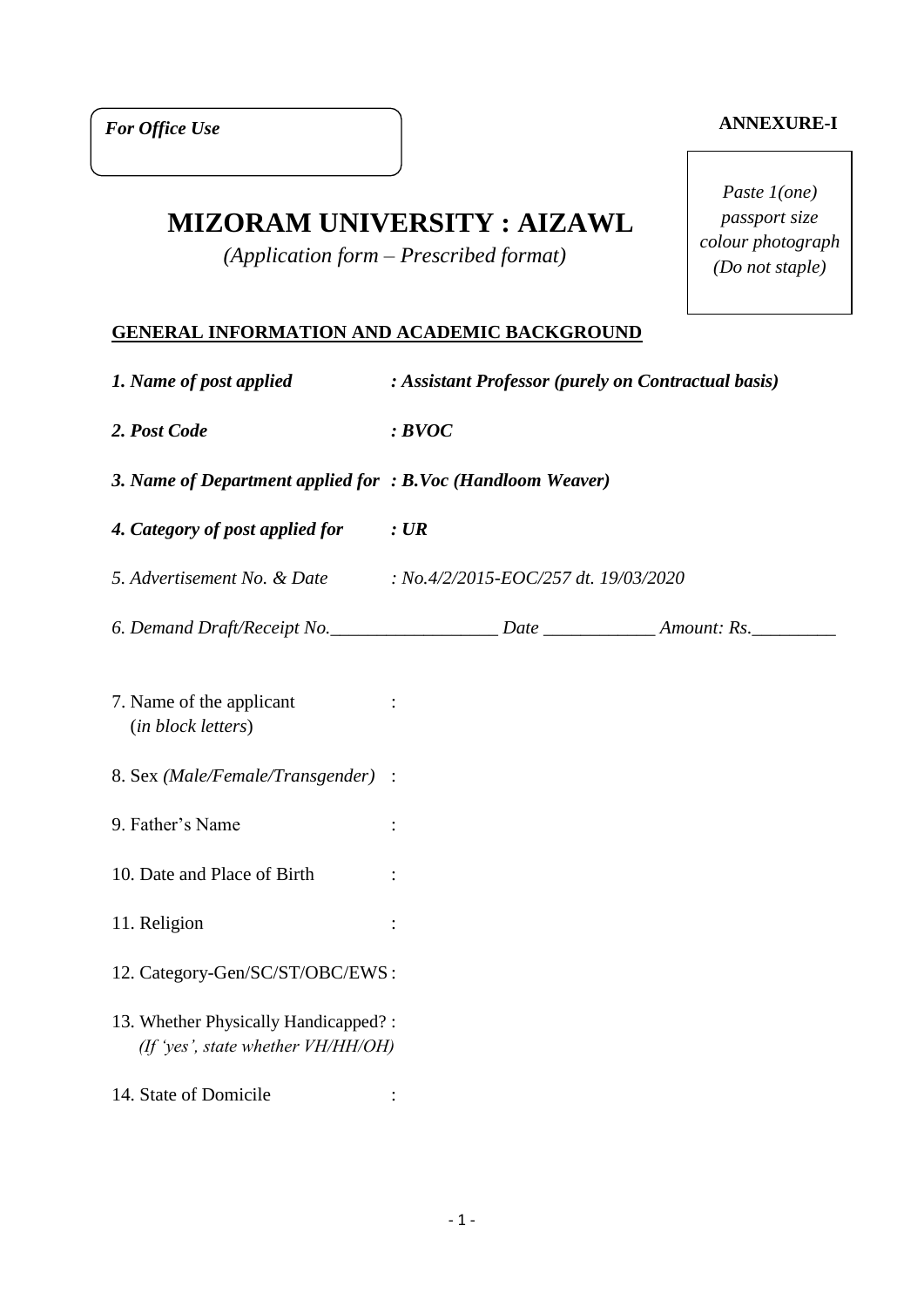### 15. Contact Details:

| (a) Correspondence Address | (b) Permanent Address |
|----------------------------|-----------------------|
|                            |                       |
|                            |                       |
|                            |                       |
|                            |                       |
| $(c)$ E-mail               | (d) Mobile/Telephone  |
|                            |                       |
|                            |                       |

# 16. Academic records beginning with High School Examination:

| Sl. | Examination | % of Marks    | Subject(s) | Year | Board / | Distinction                |
|-----|-------------|---------------|------------|------|---------|----------------------------|
| No. | Passed      | with Division |            |      |         | University Achieved if any |
|     |             |               |            |      |         |                            |
|     |             |               |            |      |         |                            |
|     |             |               |            |      |         |                            |
|     |             |               |            |      |         |                            |
|     |             |               |            |      |         |                            |

## 17. Qualification in NET/SLET/SET or equivalent Test / Exam:

| Sl. No. | Name of Test / Exam<br>Conducted by |  | <b>Year of Qualification</b> |
|---------|-------------------------------------|--|------------------------------|
|         |                                     |  |                              |
|         |                                     |  |                              |

#### 18. Other technical qualifications, if any:

# 19. Work Experience starting from Current Position:

| Post held | Name of Institution/ | Basic Pay drawn | Duration<br>(dd/mm/yy) | Nature of |      |
|-----------|----------------------|-----------------|------------------------|-----------|------|
|           | Organization         | with pay scale  | From                   | To        | work |
|           |                      |                 |                        |           |      |
|           |                      |                 |                        |           |      |
|           |                      |                 |                        |           |      |
|           |                      |                 |                        |           |      |
|           |                      |                 |                        |           |      |
|           |                      |                 |                        |           |      |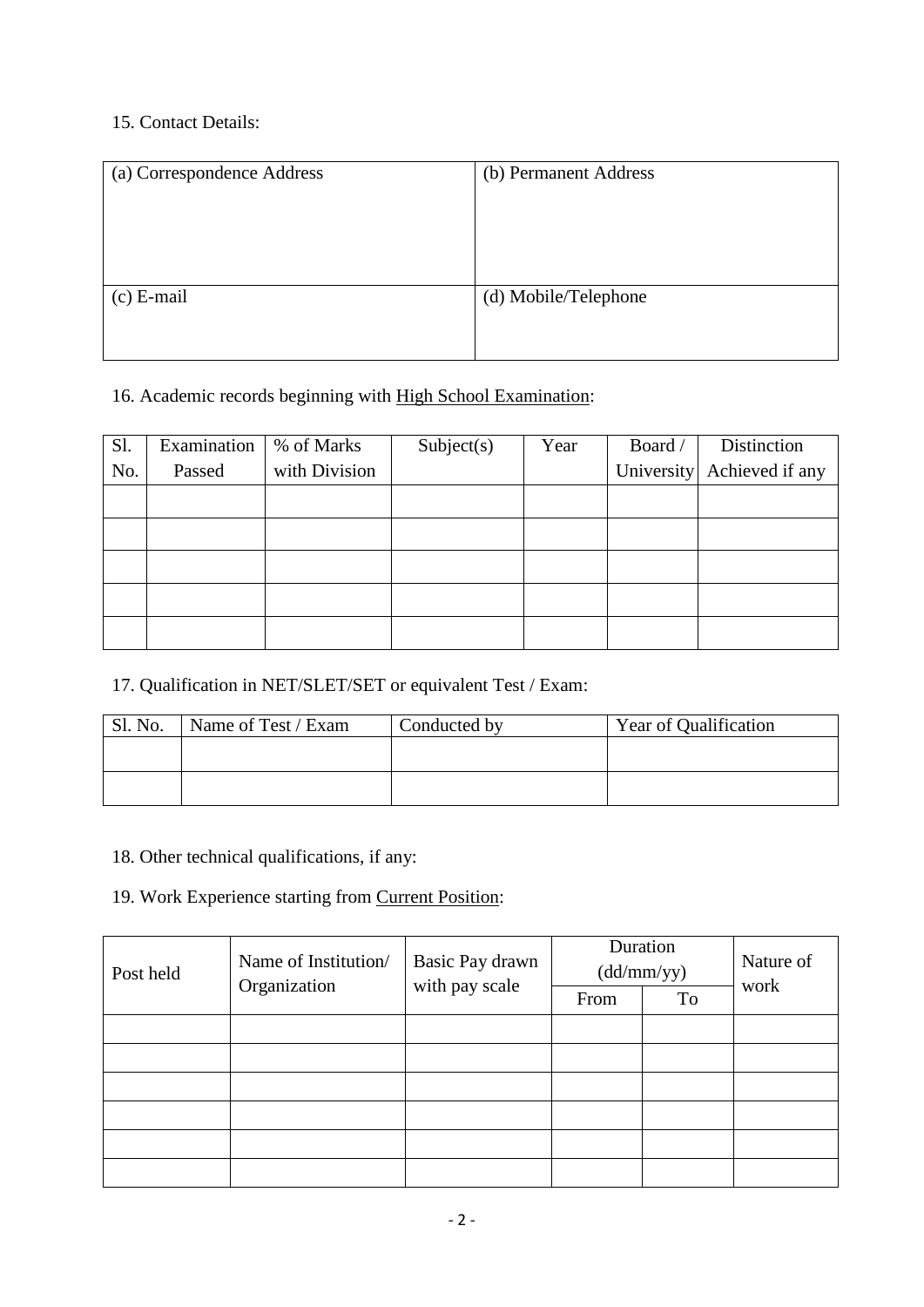Break-up of Work Experience (to be filled up on the basis of S.N. 19 above)

| S.N.  | Nature of Experience                     | Years | <b>Months</b> | Days |
|-------|------------------------------------------|-------|---------------|------|
| 19(a) | PG level Teaching Experience             |       |               |      |
| 19(b) | UG level Teaching Experience             |       |               |      |
| 19(c) | <b>Post-Doctoral Research Experience</b> |       |               |      |
| 19(d) | Post-Doctoral Professional Experience    |       |               |      |
| 19(e) | Other Work Experience                    |       |               |      |
|       | <b>Total Experience</b>                  |       |               |      |

20. Specialization :

21. Names and addresses of two referees *(one may be the present employer):*

(a)

(b)

22. List of Enclosures :

*Note: All particulars should be supported by relevant documents.*

23. Declaration by the Candidate:

*I have read the detailed Employed Notice and I shall abide by all the terms and conditions of the advertisement.*

*I certify that the foregoing information is correct and complete to the best of my knowledge and belief. I am not aware of any circumstances which may impair my fitness for employment in the Mizoram University.*

Date :

Place : Signature of the Candidate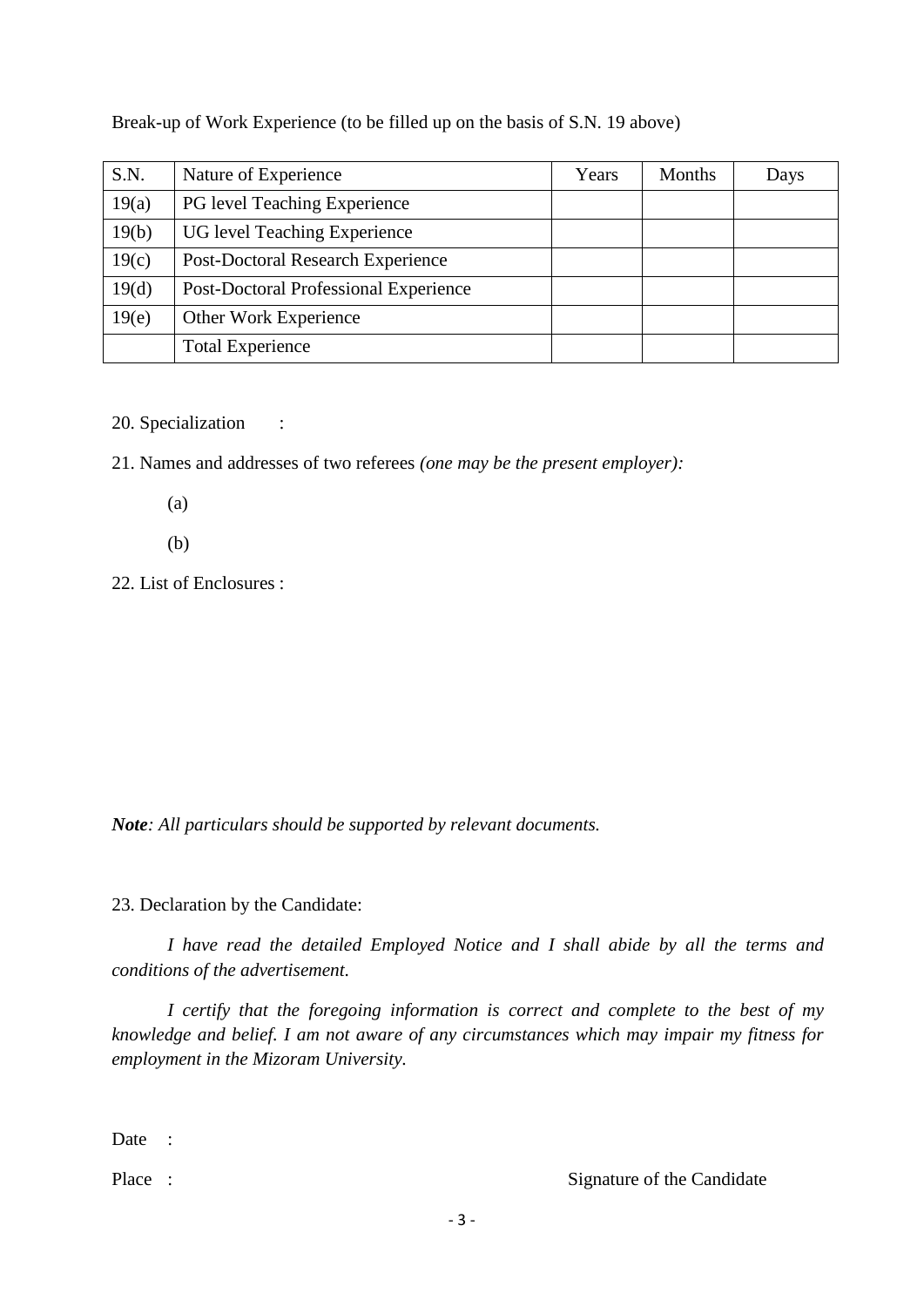#### **ANNEXURE-II**

#### **MIZORAM UNIVERSITY : AIZAWL – 796 004, MIZORAM CRITERIA FOR SCREENING OF ASSISTANT PROFESSOR IN MIZORAM UNIVERSITY (To be filled up by the applicant and all claims to be supported by documents)**

#### **SECTION – A: GENERAL**

| $\mathbf{A}.\mathbf{I}$ | Name of Applicant              |                                                   |
|-------------------------|--------------------------------|---------------------------------------------------|
| A.2                     | Name of Post applied for       | Assistant Professor (purely on Contractual basis) |
| A.3                     | Name of Department applied for | <b>B.Voc (Handloom Weaver)</b>                    |

#### **SECTION – B: ACADEMIC AND RESEARCH RECORDS**

| S.N. | <b>Items</b>                                                            | <b>Scoring criteria</b>                                                                                                                            | <b>Self</b><br><b>Assessment</b><br><b>Score</b> | <b>Final Self Assessment</b><br>(taking into account the<br>maximum limit) |
|------|-------------------------------------------------------------------------|----------------------------------------------------------------------------------------------------------------------------------------------------|--------------------------------------------------|----------------------------------------------------------------------------|
| B.1  | <b>Graduation</b>                                                       | $\geq$ 80% = 15 marks; $\geq$ 60% to <80% = 13<br>marks; $\geq 55\%$ to $\leq 60\% = 10$ marks; $\geq 45\%$<br>to $\langle 55\% \rangle = 5$ marks |                                                  |                                                                            |
| B.2  | <b>Post-Graduation</b>                                                  | $\geq$ 80% = 25 marks; $\geq$ 60% to <80% = 23<br>marks; $\geq$ 55% (50% for SC/ST/OBC(non-<br>creamy layer)/PWD) to $\langle 60\% = 20$ marks     |                                                  |                                                                            |
| B.3  | Research Degree (Score under this item has a maximum limit of 30 marks) |                                                                                                                                                    |                                                  |                                                                            |
|      | a) $Ph.D$                                                               | 30 marks                                                                                                                                           |                                                  |                                                                            |
|      | b) M.Phil                                                               | $\geq 60\%$ marks = 7 marks; $\geq 55\%$ to <60%<br>$marks = 5 marks$                                                                              |                                                  |                                                                            |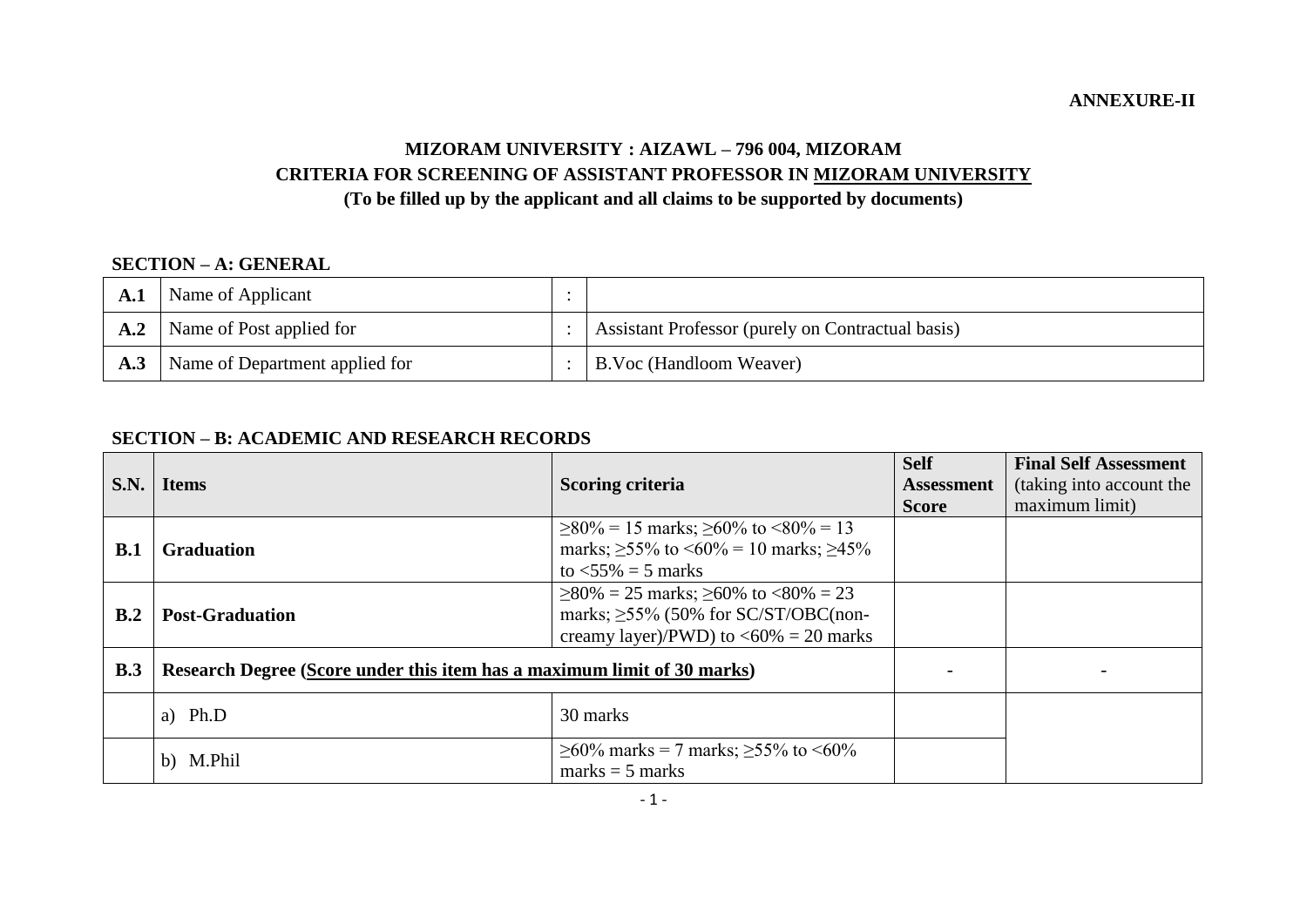| B.4        | Additional Qualifications (Score under this item has a maximum limit of 7 marks)                                                                                            |                                 |  |  |
|------------|-----------------------------------------------------------------------------------------------------------------------------------------------------------------------------|---------------------------------|--|--|
|            | a) NET with JRF<br>7 marks<br>GATE (Architecture/Engineering/Technology)                                                                                                    |                                 |  |  |
|            | b) NET                                                                                                                                                                      | 5 marks                         |  |  |
|            | c) SLET/SET                                                                                                                                                                 | 3 marks                         |  |  |
| B.5        | <b>Research Publications (2 marks for each research)</b><br>publications published in Peer-Reviewed or UGC-<br>10 marks<br>listed Journals)                                 |                                 |  |  |
| <b>B.6</b> | <b>Teaching/Post-Doctoral experience (1 mark for</b><br>each completed half-year)                                                                                           | 10 marks                        |  |  |
| B.7        | Awards (Score under this item has a maximum limit of 3 marks)                                                                                                               |                                 |  |  |
|            | International/National Level (Awards given by<br>a)<br>International Organisations/ Government of<br>India/Government of India recognized<br><b>National Level Bodies</b> ) |                                 |  |  |
|            | State-Level (Awards given by State<br>b)<br>Government)                                                                                                                     |                                 |  |  |
|            |                                                                                                                                                                             | <b>TOTAL</b> (out of 100 marks) |  |  |

*Certified that the score mentioned under Section B above are true to the best of my knowledge and supported by documentary evidences.*

*Date :*

*Place : Signature of the candidate*